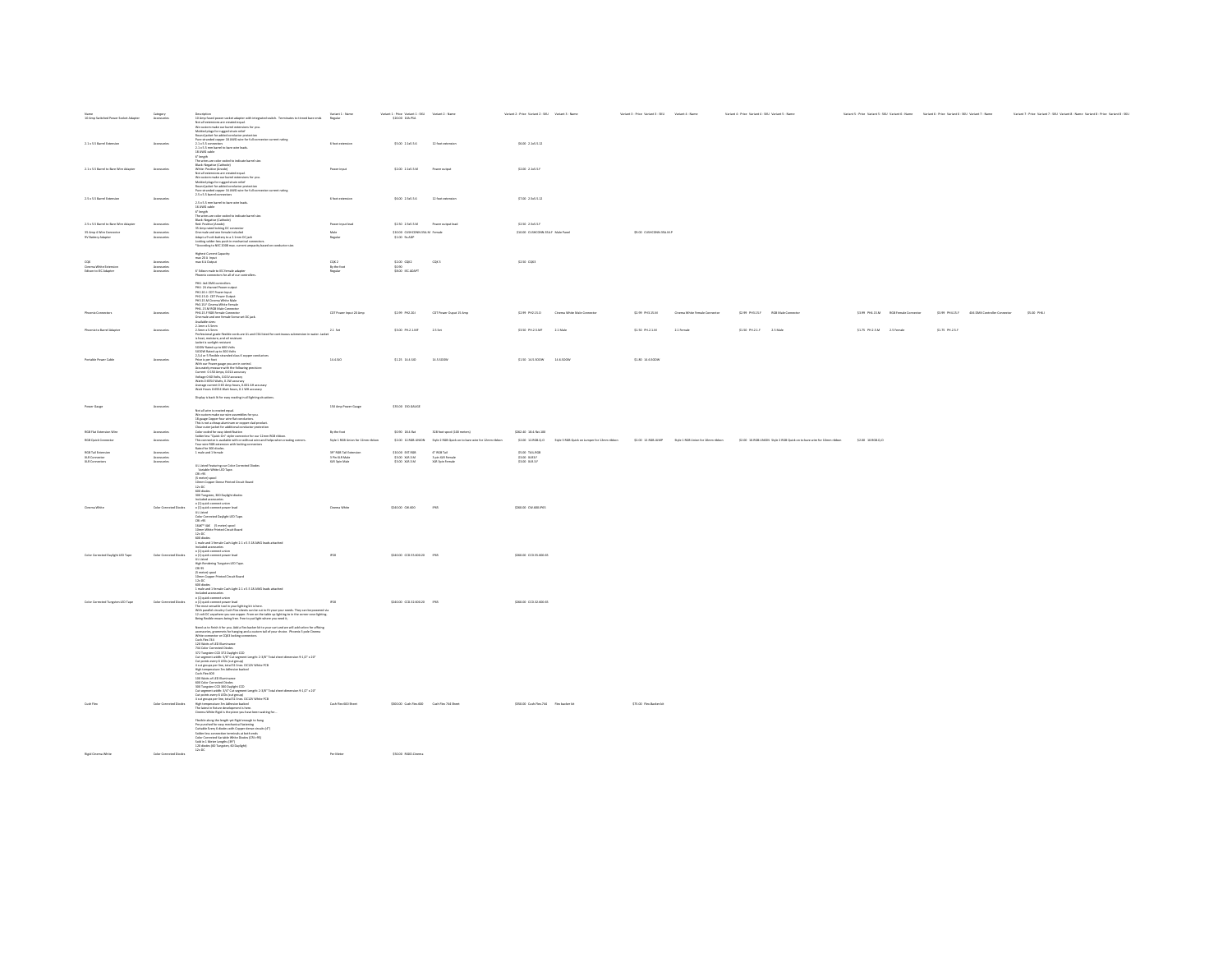|                                          |                        | Save money and time with this easy to use controller.<br>Controls are intuitive and practical for easy effects gags                                                                                                                                                                                                                                                                                                                                                                                                                                                                                                                                                                                                                                                                                                                        |                                          |                        |                      |                          |
|------------------------------------------|------------------------|--------------------------------------------------------------------------------------------------------------------------------------------------------------------------------------------------------------------------------------------------------------------------------------------------------------------------------------------------------------------------------------------------------------------------------------------------------------------------------------------------------------------------------------------------------------------------------------------------------------------------------------------------------------------------------------------------------------------------------------------------------------------------------------------------------------------------------------------|------------------------------------------|------------------------|----------------------|--------------------------|
|                                          |                        | <b>FEATURES</b><br>DMX512 output<br>4 or 8 dimming control channels<br>4 or 8 recordable scene memory<br>Chaser functions:<br>- (2) selectable chases<br>- Channel chase<br>- Scene chase<br>-<br>Speed control<br>- Direction control<br>- Audio input<br>Eump buttons for each channel or scene<br>Master output fade                                                                                                                                                                                                                                                                                                                                                                                                                                                                                                                    |                                          |                        |                      |                          |
| Leviton 3000 Series Controller           | <b>DMX Controllers</b> | SPECIFICATIONS<br>France Supply: +100 BC" 240WC BEarwall wart3E<br>Control Signal: OMX512-A<br>Connector: 3-pin or 5-pin female 31R<br>Contention - Parts of the Space Metals<br>Audio Imput: Maximum Imput: -10 db 100mV<br>Dimensions (W x Hx O): -0.1 lo (232 mm) x 6.70 ln<br>(170 mm) x 2.20 ln (56 mm)<br>Disping Xial ln (1.1 kg)<br>Shipping Xial ln (1.1 kg)<br>H <u>2008 X.3</u> 6 l<br>NA2021 3.36 lin (1.18 ilg.)<br> 6] Sub-masters & [1] Master Fader<br> 6] Sub-masters & [1] Master Fader<br> 60] Sunne Memory<br> <br>Rocen Metrodies can be Model M <sup>2</sup> Sure from keypad<br>  Backley Conside Mode M <sup>2</sup> Sure from keypad<br>  super<br>Sher finish<br>Silver finish<br>Operation from included re-chargeable battery or from<br>Included power supply<br>Supports DMX Snapshot<br>LCD Power Save mode | 8 Channel                                | \$265.00 N3008-D       | 4 channel            | \$200.00 N3004-D         |
| Leyiton mini DMX Console                 | <b>DMX Controllers</b> | senerations<br>s<br>nosle Power: 12V/1A DC<br>cluded Wall Wart: 12D-2G<br>Containe Planet: 128/2A UC<br>Included Wall Wart: 135-260/AC<br>DMX Input: [1] Main 5-Pin XLR, DMX output,<br>conforms to DMX512-A<br>conterms to DAOS13-A<br>200813-A<br>20081 Collyster, (1) Fermale 5-Pin XIR, DMX catpat, context<br>conterms as DAOS13-A<br>20081 Connection: XIR 5-Pin<br>20181 Connection: XIR 5-Pin<br>201811-A<br>21-Thur Connection: New Theory Connect<br>Weight: 4 lbs (2 kg)<br>Live Show Tested and Approved                                                                                                                                                                                                                                                                                                                       | Mini DWX console                         | \$325.00 N1000-6       |                      |                          |
|                                          |                        | This economical wireless drax system will free you from wires and make those moving set pieces<br>a snap. Each unit can operate as a transmitter or a receiver. They can be powered via battery or a<br>switching power supply adapt<br>Specifications:<br>2.4G DMXS12 wireless receiver/transmitter<br>23G bit LCD display<br>1G group modes for multiple universes in the same location<br>14 group modes to multiple universes in the same la<br>14 group modes to 1200C 3000Ms MBN<br>Communication distance 400Mk/sidele distance)<br>Communication distance 400Mk/sidele distance)<br>Max transmitting grower rate: 2008m<br>M                                                                                                                                                                                                       |                                          |                        |                      |                          |
| Winniess DMX system                      | <b>DMX Controllers</b> | Unitersection - Schen, 19, 2001<br>Service - Schen Control - Schen Control - Schen Schen Schen Schen Schen Schen Schen Schen Schen Schen Schen Sc<br>Service - Schen Schen Schen Channels They are readed to control year Lagrange o<br>.<br>Dmx connection can be made via 5 pin XLR or RI45<br>Multiple Tap Power input terminals allow for smaller gauge wire and the use of multiple smaller<br>power supplies                                                                                                                                                                                                                                                                                                                                                                                                                         | <b>1x Transpoker</b>                     | \$150.00 WDARKX1       | <b>Jx Transpoint</b> | SIZS 00 W.DMXXX          |
| cor a so.                                | LED Dimmers            | 4 Channel x 10 Amps per channel<br>480 Watts @ 12 volts<br>4ste worst or as work<br>1960 Worts of 2 and DMS only line of Chematic dimming technology. These controllers are small in<br>Welcome to our DMX only line of Chematic dimming technology. These controllers are small in<br>size but bi                                                                                                                                                                                                                                                                                                                                                                                                                                                                                                                                         |                                          | \$180.00 CDT 4.10      |                      |                          |
|                                          |                        | \$/16 bit dimming modes<br>DMX Signal isolation<br>DMX Signal Amplifier<br>cover aguas.<br>And unable property This can be helpful in reducing the radioting bast on your power<br>And unable Profil frequency: This can be helpful in reducing the radioting load on your power<br>Direcconnection can be made vi<br>CDT.8.10                                                                                                                                                                                                                                                                                                                                                                                                                                                                                                             |                                          |                        |                      |                          |
|                                          |                        | ED1.8.10<br>8 Channels at 10 amps per channel<br>960 Watts @12 Volts<br>1920 Watts @ 24 volts                                                                                                                                                                                                                                                                                                                                                                                                                                                                                                                                                                                                                                                                                                                                              |                                          |                        |                      |                          |
| CDT DMX only                             | LED Dimmers            | COT 12.7<br>12 Channels at 7 amps per channel<br>1008 Watts @ 12 volts DC<br>2016 Watts @ 34 volts DC<br>24 channel DMX Controller<br>3 Amps per channel output.<br>Designed Architectural Lighting Applications                                                                                                                                                                                                                                                                                                                                                                                                                                                                                                                                                                                                                           | CDT.R.10                                 | \$200.00 CDT.8.10      | CDT.12.7             | \$225.00 €0.12.7         |
| 24 Channel DMX Controller                | LED Dimmers            |                                                                                                                                                                                                                                                                                                                                                                                                                                                                                                                                                                                                                                                                                                                                                                                                                                            | Regular                                  | \$277.00 DMK.24.3.22kh |                      |                          |
| 4 Channel DMX Controller Television Safe | LED Dimmers            | This controller has been custom programmed to our standards<br>$\operatorname{Thry}{\mathfrak g} w$ and star ingularly in the broadcast inferior shows shocking at standard frame rates apply<br>$D2\mu k$ or $D2\mu k$ in any star in the star of the<br>star<br>engine. All the features you could want have been packed into this one powerful device.                                                                                                                                                                                                                                                                                                                                                                                                                                                                                  | 4st                                      | \$75.00 DMX.4.4        |                      |                          |
|                                          |                        | Motion pitture grade Chematic Chemical grade<br>viology (Factoriogy) and Discussion pitter (Factoriogy)<br>13 Alvelin Grade (Factoriogy) and Motion Chemical Schwarz (Factoriogy)<br>15 Alvelin Confiningum materials computed current                                                                                                                                                                                                                                                                                                                                                                                                                                                                                                                                                                                                     |                                          |                        |                      |                          |
| cot 27                                   | LED Dimmers            | Short circuit protection<br>Over current protection<br>Film Grade LED Drivers.<br>Short Circuit Protection<br>Silent Operation<br>Sealed for optimal performance in harsh conditions                                                                                                                                                                                                                                                                                                                                                                                                                                                                                                                                                                                                                                                       | CDT.2.7                                  | \$450.00 CDT.3.7.15    |                      |                          |
| AC /DC LED Driver                        | LED Drivers            | 12 Volt 22 Amp/Hour<br>ar was a mongeveer<br>Short circuit protection<br>Short circuit protection<br>Suit in Charging regulator<br>On board battery percentage indicator<br>Dual mode low battery warning<br>Charges with any 12 volt source                                                                                                                                                                                                                                                                                                                                                                                                                                                                                                                                                                                               | 24 Watt                                  | \$20.00                | 12.24 60 Warr        | \$50.00<br>12.6 102 Watt |
| Lithium Driver                           | LED Drivers            | This is our three channels Universal Fast and Smart Charger. Each channel can charge any 9.6-<br>18.0/ NiklH and NGd battery pack<br>3x K.So.Z.Imm Fernale Barrel Jack per channel.<br>The package include the following been:<br>1 x 3 channels charger<br>1 x d'Anomés charger<br>2 a AC pouer cont<br>2 a AC pouer cont<br>2 a AC pouer cont<br>2 a CAC pouer cont<br>2 a standard mais Tawiya connectar toja adapter.<br>Noir Fernale connectar adapter à 1 a standard mais Tawiya (2011)<br>2 a standard                                                                                                                                                                                                                                                                                                                              | 22 Amp Lithium Driver                    | \$450.00 22.12.11      |                      |                          |
| NMH Charger                              | LED Drivers            |                                                                                                                                                                                                                                                                                                                                                                                                                                                                                                                                                                                                                                                                                                                                                                                                                                            | 3 port 1.8 Mah Charger \$155.00 Solition |                        |                      |                          |

24 Watt \$20.00 12.24 60 Watt \$50.00 12.6 102 Watt \$85.00 12.102 120 Watt \$100.00 12.12 150 Watt \$125.00 12.15 192 Watt \$160.00 12.192 192 Watt IP65 \$175.00 12.192.65 600 Watt IP65 \$400.00 12.600.65